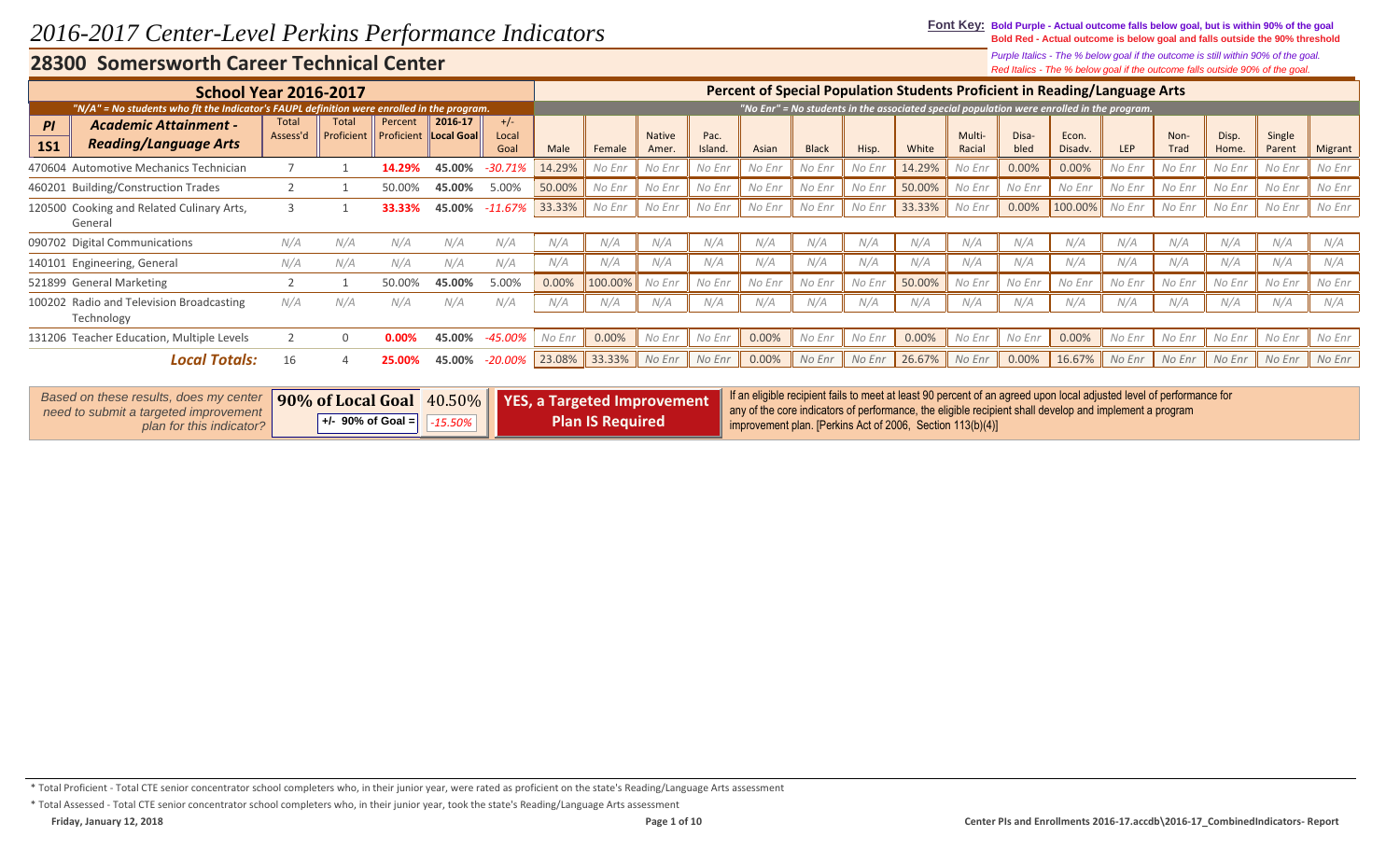**Font Key: Bold Purple - Actual outcome falls below goal, but is within 90% of the goal Bold Red - Actual outcome is below goal and falls outside the 90% threshold**

> *Red Italics - The % below goal if the outcome falls outside 90% of the goal. Purple Italics - The % below goal if the outcome is still within 90% of the goal.*

| <b>School Year 2016-2017</b>                                                               |                          |                     |                       |                       |                        |        |         |                        |                 |        |              |        | <b>Percent of Special Population Students Proficient in Mathematics</b>                   |                  |               |                  |            |                     |                |                  |         |
|--------------------------------------------------------------------------------------------|--------------------------|---------------------|-----------------------|-----------------------|------------------------|--------|---------|------------------------|-----------------|--------|--------------|--------|-------------------------------------------------------------------------------------------|------------------|---------------|------------------|------------|---------------------|----------------|------------------|---------|
| "N/A" = No students who fit the Indicator's FAUPL definition were enrolled in the program. |                          |                     |                       |                       |                        |        |         |                        |                 |        |              |        | "No Enr" = No students in the associated special population were enrolled in the program. |                  |               |                  |            |                     |                |                  |         |
| <b>Academic Attainment -</b><br>PI<br><b>Math (NCLB)</b><br><b>1S2</b>                     | <b>Total</b><br>Assess'd | Total<br>Proficient | Percent<br>Proficient | 2016 17<br>Local Goal | $+/-$<br>Local<br>Goal | Male   | Female  | <b>Native</b><br>Amer. | Pac.<br>Island. | Asian  | <b>Black</b> | Hisp.  | White                                                                                     | Multi-<br>Racial | Disa-<br>bled | Econ.<br>Disadv. | <b>LEP</b> | Non-<br><b>Trad</b> | Disp.<br>Home. | Single<br>Parent | Migrant |
| 470604 Automotive Mechanics Technician                                                     |                          |                     | 0.00%                 | 10.15%                | -10.15%                | 0.00%  | No Enr  | No Enr                 | No Enr          | No Enr | No Enr       | No Enr | 0.00%                                                                                     | No Enr           | 0.00%         | 0.00%            | No Enr     | No Enr              | No Enr         | No Enr           | No Enr  |
| 460201 Building/Construction Trades                                                        |                          |                     | 50.00%                | 10.15%                | 39.85%                 | 50.00% | No Enr  | No Enr                 | No Enr          | No Enr | No Enr       | No Enr | 50.00%                                                                                    | No Enr           | No Enr        | No Enr           | No Enr     | No Enr              | No Enr         | No Enr           | No Enr  |
| 120500 Cooking and Related Culinary Arts,<br>General                                       |                          |                     | $0.00\%$              | 10.15%                | $-10.15%$              | 0.00%  | No Enr  | No Enr                 | No Enr          | No Enr | No Enr       | No Enr | 0.00%                                                                                     | No Enr           | 0.00%         | 0.00%            | No Enr     | No Enr              | No Enr         | No Enr           | No Enr  |
| 090702 Digital Communications                                                              | N/A                      | N/A                 | N/A                   | N/A                   | N/A                    | N/A    | N/A     | N/A                    | N/A             | N/A    | N/A          | N/A    | N/A                                                                                       | N/A              | N/A           | N/A              | N/A        | N/A                 | N/A            | N/A              | N/A     |
| 140101 Engineering, General                                                                | N/A                      | N/A                 | N/A                   | N/A                   | N/A                    | N/A    | N/A     | N/A                    | N/A             | N/A    | N/A          | N/A    | N/A                                                                                       | N/A              | N/A           | N/A              | N/A        | N/A                 | N/A            | N/A              | N/A     |
| 521899 General Marketing                                                                   |                          |                     | 50.00%                | 10.15%                | 39.85%                 | 0.00%  | 100.00% | No Enr                 | No Enr          | No Enr | No Enr       | No Enr | 50.00%                                                                                    | No Enr           | No Enr        | No Enr           | No Enr     | No Enr              | No Enr         | No Enr           | No Enr  |
| 100202 Radio and Television Broadcasting<br>Technology                                     | N/A                      | N/A                 | N/A                   | N/A                   | N/A                    | N/A    | N/A     | N/A                    | N/A             | N/A    | N/A          | N/A    | N/A                                                                                       | N/A              | N/A           | N/A              | N/A        | N/A                 | N/A            | N/A              | N/A     |
| 131206 Teacher Education, Multiple Levels                                                  |                          |                     | 0.00%                 | 10.15%                | -10.15%                | No Enr | 0.00%   | No Enr                 | No Enr          | 0.00%  | No Enr       | No Enr | 0.00%                                                                                     | No Enr           | No Enr        | 0.00%            | No Enr     | No Enr              | No Enr         | No Enr           | No Enr  |
| <b>Local Totals:</b>                                                                       | 16                       |                     | 12.50%                | 10.15%                | 2.35%                  | 7.69%  | 33.33%  | No Enr                 | No Enr          | 0.00%  | No Enr       | No Enr | 13.33%                                                                                    | No Enr           | 0.00%         | 0.00%            | No Enr     | No Enr              | No Enr         | No Enr           | No Enr  |

| <i>Based on these results, does my center</i><br>need to submit a targeted improvement |                     |          | 190% of Local Goal 9.14% NO, a Targeted Improvement | If an eligible recipient fails to meet at least 90 percent of an agreed upon local adjusted level of performance for<br>any of the core indicators of performance, the eligible recipient shall develop and implement a program |
|----------------------------------------------------------------------------------------|---------------------|----------|-----------------------------------------------------|---------------------------------------------------------------------------------------------------------------------------------------------------------------------------------------------------------------------------------|
| plan for this indicator?                                                               | $+/-$ 90% of Goal = | $3.37\%$ | Plan IS NOT Required                                | improvement plan. [Perkins Act of 2006, Section 113(b)(4)]                                                                                                                                                                      |

\* Total Proficient - Total CTE senior concentrator school completers who, in their junior year, were rated as proficient on the state's Mathematics assessment

\* Total Assessed - Total CTE senior concentrator school completers who, in their junior year, took the state's Mathematics assessment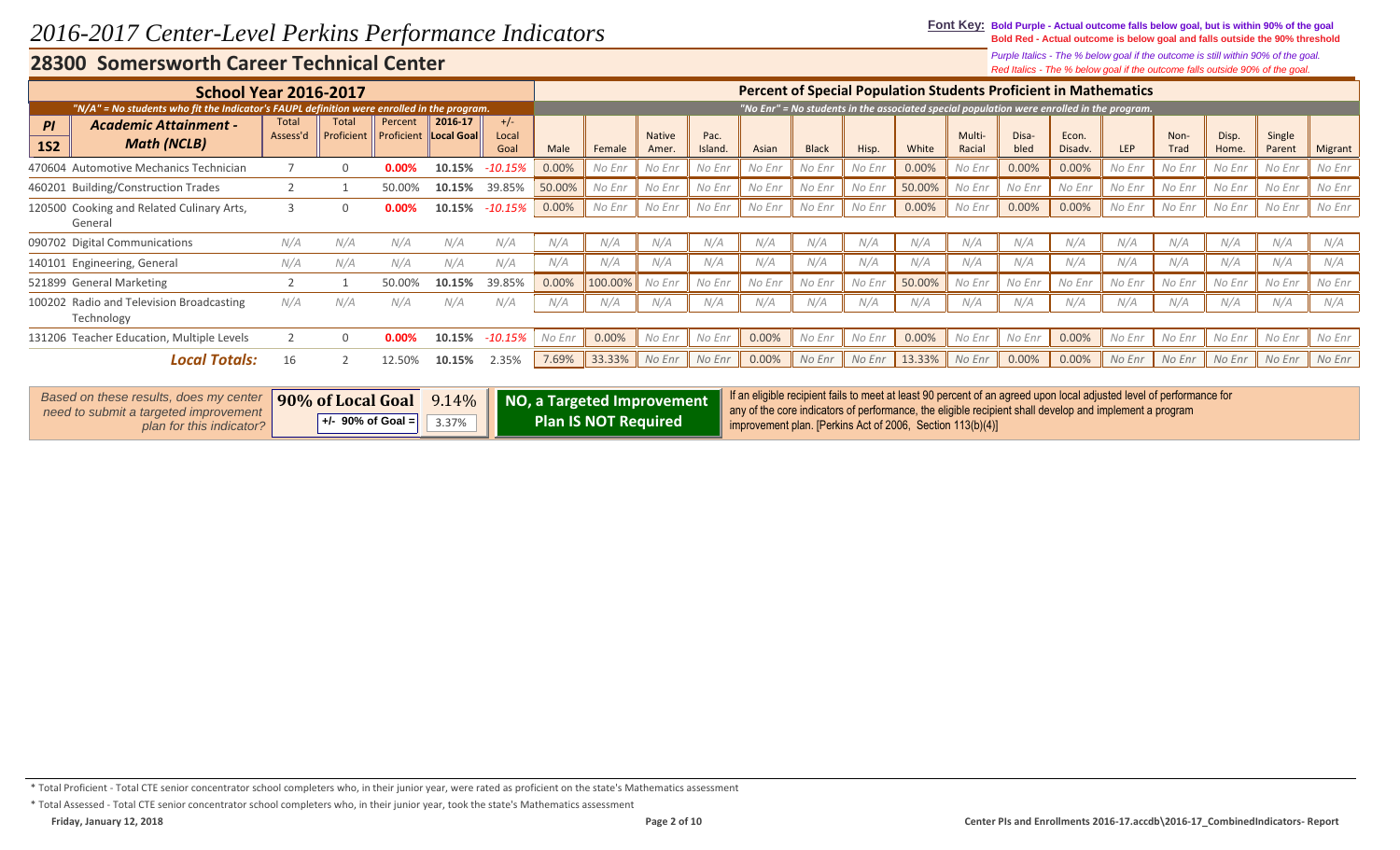**Font Key: Bold Purple - Actual outcome falls below goal, but is within 90% of the goal Bold Red - Actual outcome is below goal and falls outside the 90% threshold**

> *Red Italics - The % below goal if the outcome falls outside 90% of the goal. Purple Italics - The % below goal if the outcome is still within 90% of the goal.*

|            | <b>School Year 2016-2017</b>                                                               |                                 |                        |                   |                              |                |                            |                |               |        |        |              |        | Percent of Special Population Students Who Passed a Technical Skill Assessment                                                                                                                                                  |        |                            |         |        |        |        |          |         |
|------------|--------------------------------------------------------------------------------------------|---------------------------------|------------------------|-------------------|------------------------------|----------------|----------------------------|----------------|---------------|--------|--------|--------------|--------|---------------------------------------------------------------------------------------------------------------------------------------------------------------------------------------------------------------------------------|--------|----------------------------|---------|--------|--------|--------|----------|---------|
|            | "N/A" = No students who fit the Indicator's FAUPL definition were enrolled in the program. |                                 |                        |                   |                              |                |                            |                |               |        |        |              |        | "No Enr" = No students in the associated special population were enrolled in the program.                                                                                                                                       |        |                            |         |        |        |        |          |         |
| PI         | <b>Technical Skill Attainment</b>                                                          | <b>Total Took</b><br><b>TSA</b> | <b>Total</b><br>Passed | Percent<br>Passed | 2016-17<br><b>Local Goal</b> | $+/-$<br>Local |                            |                | <b>Native</b> | Pac.   |        |              |        |                                                                                                                                                                                                                                 | Multi- | Disa-                      | Econ.   |        | Non-   | Disp.  | Single   |         |
| <b>2S1</b> |                                                                                            |                                 | <b>TSA</b>             | <b>TSA</b>        |                              | Goal           | Male                       | Female         | Amer.         | Island | Asian  | <b>Black</b> | Hisp.  | White                                                                                                                                                                                                                           | Racial | bled                       | Disadv. | LEP    | Trad   | Home.  | Parent   | Migrant |
|            | 470604 Automotive Mechanics Technician                                                     | 10                              |                        | 70.00%            | 21.50%                       | 48.50%         | 70.00%                     | No Enr         | No Enr        | No Enr | No Enr | No Enr       | No Enr | 70.00%                                                                                                                                                                                                                          | No Enr | 100.00%                    | 50.00%  | No Enr | No Enr | No Enr | No Enr   | No Enr  |
|            | 460201 Building/Construction Trades                                                        |                                 |                        | 100.00%           | 21.50%                       | 78.50%         | 100.00%                    | No Enr         | No Enr        | No Enr | No Enr | No Enr       | No Enr | 100.00%                                                                                                                                                                                                                         | No Enr | No Enr                     | No Enr  | No Enr | No Enr | No Enr | No Enr   | No Enr  |
|            | 120500 Cooking and Related Culinary Arts,                                                  |                                 |                        | 100.00%           | 21.50%                       | 78.50%         | 100.00%                    | No Enr         | No Enr        | No Enr | No Enr | No Enr       | No Enr | 100.00%                                                                                                                                                                                                                         | No Enr | 100.00%                    | No Enr  | No Enr | No Enr | No Enr | No Enr   | No Enr  |
|            | General                                                                                    |                                 |                        |                   |                              |                |                            |                |               |        |        |              |        |                                                                                                                                                                                                                                 |        |                            |         |        |        |        |          |         |
|            | 090702 Digital Communications                                                              | N/A                             | N/A                    | N/A               | N/A                          | N/A            | N/A                        | N/A            | N/A           | N/A    | N/A    | N/A          | N/A    | N/A                                                                                                                                                                                                                             | N/A    | N/A                        | N/A     | N/A    | N/A    | N/A    | N/A      | N/A     |
|            | 140101 Engineering, General                                                                | N/A                             | N/A                    | N/A               | N/A                          | N/A            | N/A                        | N/A            | N/A           | N/A    | N/A    | N/A          | N/A    | N/A                                                                                                                                                                                                                             | N/A    | N/A                        | N/A     | N/A    | N/A    | N/A    | N/A      | N/A     |
|            | 521899 General Marketing                                                                   |                                 |                        | 50.00%            | 21.50%                       | 28.50%         | 0.00%                      | 100.00%        | No Enr        | No Enr | No Enr | No Enr       | No Enr | 50.00%                                                                                                                                                                                                                          | No Enr | No Enr                     | 100.00% | No Enr | No Enr | No Enr | No Enr   | No Enr  |
|            | 100202 Radio and Television Broadcasting                                                   | N/A                             | N/A                    | N/A               | N/A                          | N/A            | N/A                        | N/A            | N/A           | N/A    | N/A    | N/A          | N/A    | N/A                                                                                                                                                                                                                             | N/A    | N/A                        | N/A     | N/A    | N/A    | N/A    | N/A      | N/A     |
|            | Technology                                                                                 |                                 |                        |                   |                              |                |                            |                |               |        |        |              |        |                                                                                                                                                                                                                                 |        |                            |         |        |        |        |          |         |
|            | <b>Local Totals:</b>                                                                       | 16                              |                        | 75.00%            | 21.50%                       | 53.50%         |                            | 73.33% 100.00% | No Enr        | No Enr | No Enr | No Enr       | No Enr | 75.00%                                                                                                                                                                                                                          | No Enr | $\parallel$ 100.00% 66.67% |         | No Enr | No Enr | No Enr | $No$ Enr | No Enr  |
|            | Only programs with a technical skill assessment accepted by the NHDOE are listed above.    |                                 |                        |                   |                              |                |                            |                |               |        |        |              |        |                                                                                                                                                                                                                                 |        |                            |         |        |        |        |          |         |
|            | Based on these results, does my center<br>need to submit a targeted improvement            |                                 |                        | 90% of Local Goal | $19.35\%$                    |                | NO, a Targeted Improvement |                |               |        |        |              |        | If an eligible recipient fails to meet at least 90 percent of an agreed upon local adjusted level of performance for<br>any of the core indicators of performance, the eligible recipient shall develop and implement a program |        |                            |         |        |        |        |          |         |

| <b>90% of Local Goal</b> 19.35% <b>NO, a Targeted Improvement</b> If an engine recipient rans to meet at least so percent of an agreed upon local adjusted level or performance for                                                                                                                            |  |
|----------------------------------------------------------------------------------------------------------------------------------------------------------------------------------------------------------------------------------------------------------------------------------------------------------------|--|
| all any of the core indicators of performance, the eligible recipient shall develop and implement a program<br>need to submit a targeted improvement<br><b>Plan IS NOT Required</b><br>$+/-$ 90% of Goal = $55.65\%$<br>improvement plan. [Perkins Act of 2006, Section 113(b)(4)]<br>plan for this indicator? |  |

### \* Total Passed a TSA = Total CTE concentrators of any grade level who successfully completed (passed) an accepted technical skill assessment

\* Total Took TSA = Total CTE concentrators of any grade level who took an accepted technical skill assessment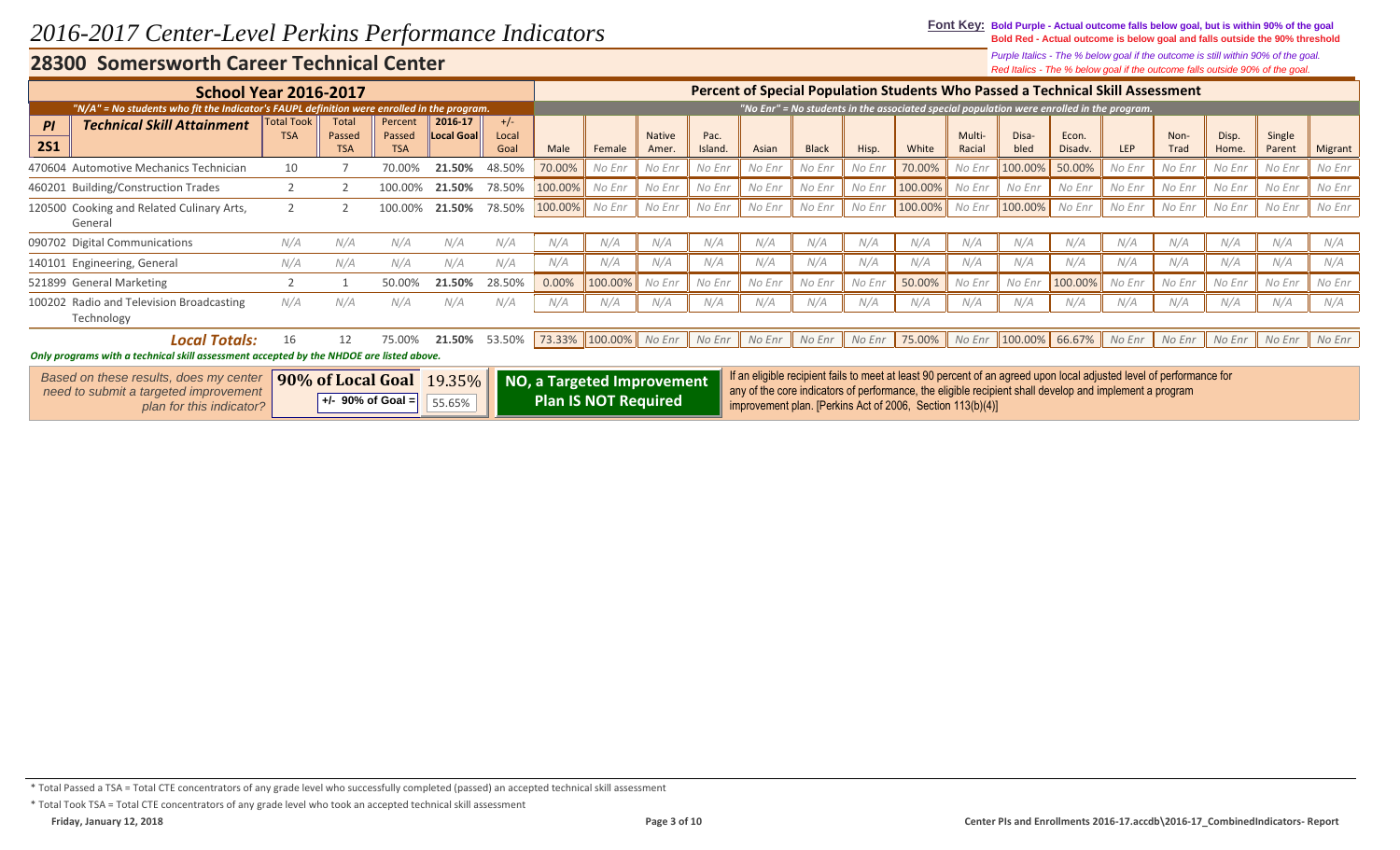**Font Key: Bold Purple - Actual outcome falls below goal, but is within 90% of the goal Bold Red - Actual outcome is below goal and falls outside the 90% threshold**

*Red Italics - The % below goal if the outcome falls outside 90% of the goal. Purple Italics - The % below goal if the outcome is still within 90% of the goal.*

| <b>School Year 2016-2017</b>                                                               |                  |                                    |                                      |                       |                        |         |         |                        |                |         |              |        | Percent of Special Population Students Who Completed Secondary Education                  |                  |               |                  |            |              |                |                  |         |
|--------------------------------------------------------------------------------------------|------------------|------------------------------------|--------------------------------------|-----------------------|------------------------|---------|---------|------------------------|----------------|---------|--------------|--------|-------------------------------------------------------------------------------------------|------------------|---------------|------------------|------------|--------------|----------------|------------------|---------|
| "N/A" = No students who fit the Indicator's FAUPL definition were enrolled in the program. |                  |                                    |                                      |                       |                        |         |         |                        |                |         |              |        | "No Enr" = No students in the associated special population were enrolled in the program. |                  |               |                  |            |              |                |                  |         |
| <b>High School Completion</b><br>PI<br><b>3S1</b>                                          | Total<br>Leavers | Total<br>School<br><b>Compltrs</b> | Percent<br>School<br><b>Compltrs</b> | 2016-17<br>Local Goal | $+/-$<br>Local<br>Goal | Male    | Female  | <b>Native</b><br>Amer. | Pac.<br>Island | Asian   | <b>Black</b> | Hisp.  | White                                                                                     | Multi-<br>Racial | Disa-<br>bled | Econ.<br>Disadv. | <b>LEP</b> | Non-<br>Trad | Disp.<br>Home. | Single<br>Parent | Migrant |
| 470604 Automotive Mechanics Technician                                                     |                  |                                    |                                      | 95.00%                | 5.00%                  | 100.00% | No Enr  | No Enr                 | No Enr         | No Enr  | No Enr       | No Enr | 100.00%                                                                                   | No Enr           | 100.00%       | 100.00%          | No Enr     | No Enr       | No Enr         | No Enr           | No Enr  |
| 460201 Building/Construction Trades                                                        |                  |                                    |                                      | 95.00%                | 5.00%                  | 100.00% | No Enr  | No Enr                 | No Enr         | No Enr  | No Enr       | No Enr | 100.00%                                                                                   | No Enr           | No Enr        | No Enr           | No Enr     | No Enr       | No Enr         | No Enr           | No Enr  |
| 120500 Cooking and Related Culinary Arts,<br>General                                       |                  |                                    |                                      | 95.00%                | 5.00%                  | 100.00% | No Enr  | No Enr                 | No Enr         | No Enr  | No Enr       | No Enr | 100.00%                                                                                   | No Enr           | 100.00%       | 100.00%          | No Enr     | No Enr       | No Enr         | No Enr           | No Enr  |
| 090702 Digital Communications                                                              | N/A              | N/A                                | N/A                                  | N/A                   | N/A                    | N/A     | N/A     | N/A                    | N/A            | N/A     | N/A          | N/A    | N/A                                                                                       | N/A              | N/A           | N/A              | N/A        | N/A          | N/A            | N/A              | N/A     |
| 140101 Engineering, General                                                                | N/A              | N/A                                |                                      | N/A                   | N/A                    | N/A     | N/A     | N/A                    | N/A            | N/A     | N/A          | N/A    | N/A                                                                                       | N/A              | N/A           | N/A              | N/A        | N/A          | N/A            | N/A              | N/A     |
| 521899 General Marketing                                                                   |                  |                                    |                                      | 95.00%                | 5.00%                  | 100.00% | 100.00% | No Enr                 | No Enr         | No Enr  | No Enr       | No Enr | 100.00%                                                                                   | No Enr           | No Enr        | 100.00%          | No Enr     | No Enr       | No Enr         | No Enr           | No Enr  |
| 100202 Radio and Television Broadcasting<br>Technology                                     | N/A              | N/A                                | N/A                                  | N/A                   | N/A                    | N/A     | N/A     | N/A                    | N/A            | N/A     | N/A          | N/A    | N/A                                                                                       | N/A              | N/A           | N/A              | N/A        | N/A          | N/A            | N/A              | N/A     |
| 131206 Teacher Education, Multiple Levels                                                  |                  |                                    | 100.00%                              | 95.00%                | 5.00%                  | No Enr  | 100.00% | No Enr                 | No Enr         | 100.00% | No Enr       | No Enr | $100.00\%$                                                                                | No Enr           | No Enr        | 100.00%          | No Enr     | No Enr       | No Enr         | No Enr           | No Enr  |
| <b>Local Totals:</b>                                                                       | 17               | 17                                 |                                      | 95.00%                | 5.00%                  | 100.00% | 100.00% | No Enr                 | No Enr         | 100.00% | No Enr       | No Enr | $100.00\%$                                                                                | No Enr           |               | 100.00% 100.00%  | No Enr     | No Enr       | No Enr         | No Enr           | No Enr  |

| <b>Based on these results, does my center</b><br>need to submit a targeted improvement |                     |        | 90% of Local Goal 85.50% NO, a Targeted Improvement | If an eligible recipient fails to meet at least 90 percent of an agreed upon local adjusted level of performance for<br>any of the core indicators of performance, the eligible recipient shall develop and implement a program |
|----------------------------------------------------------------------------------------|---------------------|--------|-----------------------------------------------------|---------------------------------------------------------------------------------------------------------------------------------------------------------------------------------------------------------------------------------|
| plan for this indicator?                                                               | $+/-$ 90% of Goal = | 14.50% | <b>Plan IS NOT Required</b>                         | improvement plan. [Perkins Act of 2006, Section 113(b)(4)]                                                                                                                                                                      |

### \* Total School Completers = Total CTE senior concentrators who completed secondary education with a diploma, certificate, or GED

\* Total School Leavers = Total CTE senior concentrators who left secondary education for any reason in the reporting year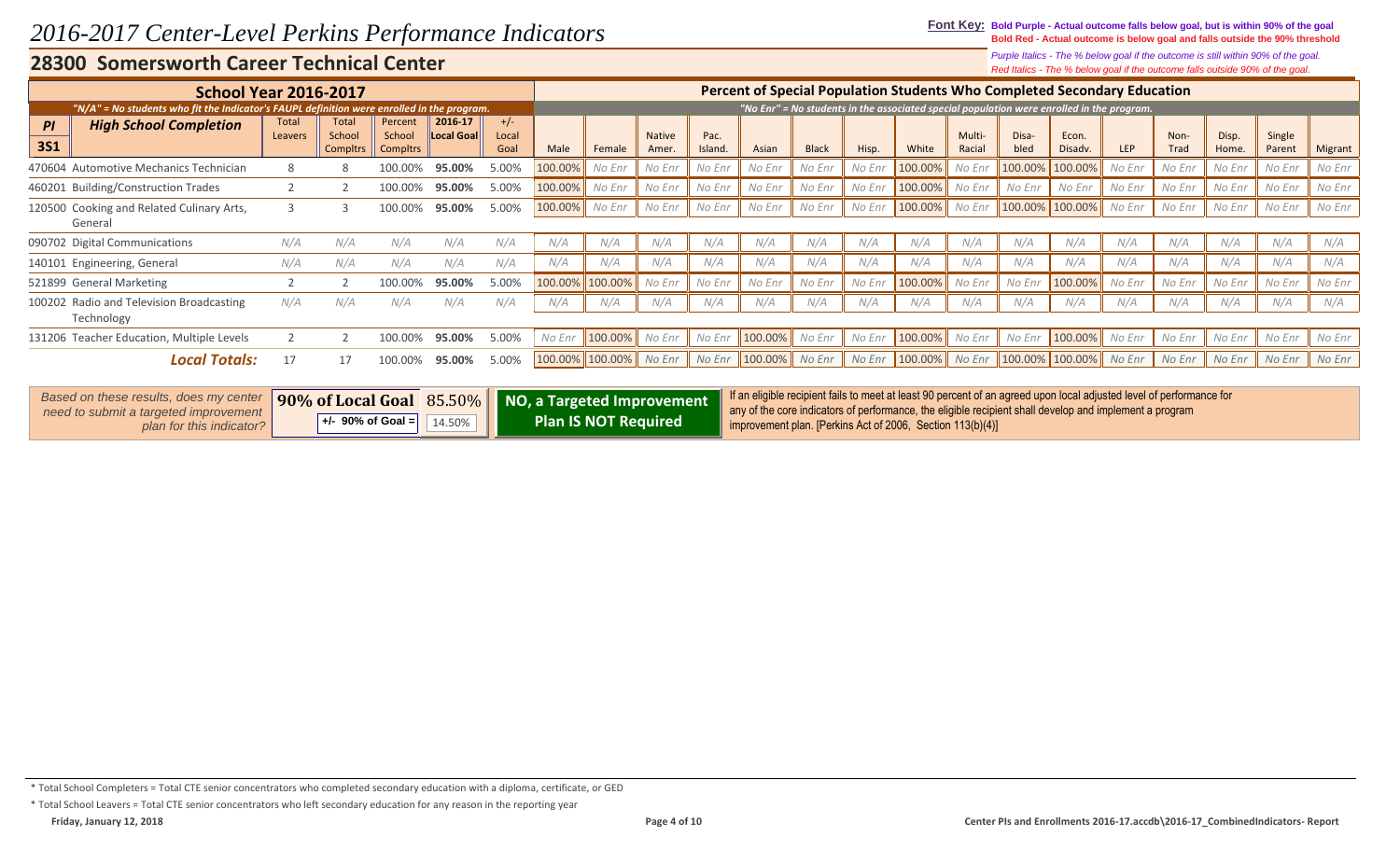#### **Font Key: Bold Purple - Actual outcome falls below goal, but is within 90% of the goal Bold Red - Actual outcome is below goal and falls outside the 90% threshold**

*Red Italics - The % below goal if the outcome falls outside 90% of the goal. Purple Italics - The % below goal if the outcome is still within 90% of the goal.*

| <b>School Year 2016-2017</b>                                                               |                     |              |                                                      |         |                        |         |         |                       |                 |         |              |        | <b>Percent of Special Population Students Counted as Graduated</b>                        |                  |               |                  |        |              |                |                  |         |
|--------------------------------------------------------------------------------------------|---------------------|--------------|------------------------------------------------------|---------|------------------------|---------|---------|-----------------------|-----------------|---------|--------------|--------|-------------------------------------------------------------------------------------------|------------------|---------------|------------------|--------|--------------|----------------|------------------|---------|
| "N/A" = No students who fit the Indicator's FAUPL definition were enrolled in the program. |                     |              |                                                      |         |                        |         |         |                       |                 |         |              |        | "No Enr" = No students in the associated special population were enrolled in the program. |                  |               |                  |        |              |                |                  |         |
| <b>Graduation Rate (NCLB)</b><br>PI<br><b>4S1</b>                                          | Total<br><b>ors</b> | <b>Total</b> | Percent<br>Concentrat Graduated Graduated Local Goal | 2016 17 | $+/-$<br>Local<br>Goal | Male    | Female  | <b>Native</b><br>Amer | Pac.<br>Island. | Asian   | <b>Black</b> | Hisp.  | White                                                                                     | Multi-<br>Racial | Disa-<br>bled | Econ.<br>Disadv. | LEP    | Non-<br>Trad | Disp.<br>Home. | Single<br>Parent | Migrant |
| 470604 Automotive Mechanics Technician                                                     | 8                   |              | 100.00%                                              | 95.00%  | 5.00%                  | 100.00% | No Enr  | No Enr                | No Enr          | No Enr  | No Enr       | No Enr | 100.00%                                                                                   | No Enr           | 100.00%       | 100.00%          | No Enr | No Enr       | No Enr         | No Enr           | No Enr  |
| 460201 Building/Construction Trades                                                        |                     |              | 100.00%                                              | 95.00%  | 5.00%                  | 100.00% | No Enr  | No Enr                | No Enr          | No Enr  | No Enr       | No Enr | 100.00%                                                                                   | No Enr           | No Enr        | No Enr           | No Enr | No Enr       | No Enr         | No Enr           | No Enr  |
| 120500 Cooking and Related Culinary Arts,<br>General                                       |                     |              | 100.00%                                              | 95.00%  | 5.00%                  | 100.00% | No Enr  | No Enr                | No Enr          | No Enr  | No Enr       | No Enr | 100.00%                                                                                   | No Enr           | 100.00%       | 100.00%          | No Enr | No Enr       | No Enr         | No Enr           | No Enr  |
| 090702 Digital Communications                                                              | N/A                 | N/A          | N/A                                                  | N/A     | N/A                    | N/A     | N/A     | N/A                   | N/A             | N/A     | N/A          | N/A    | N/A                                                                                       | N/A              | N/A           | N/A              | N/A    | N/A          | N/A            | N/A              | N/A     |
| 140101 Engineering, General                                                                | N/A                 | N/A          | N/A                                                  | N/A     | N/A                    | N/A     | N/A     | N/A                   | N/A             | N/A     | N/A          | N/A    | N/A                                                                                       | N/A              | N/A           | N/A              | N/A    | N/A          | N/A            | N/A              | N/A     |
| 521899 General Marketing                                                                   |                     |              | 100.00%                                              | 95.00%  | 5.00%                  | 100.00% | 100.00% | No Enr                | No Enr          | No Enr  | No Enr       | No Enr | 100.00%                                                                                   | No Enr           | No Enr        | 100.00%          | No Enr | No Enr       | No Enr         | No Enr           | No Enr  |
| 100202 Radio and Television Broadcasting<br>Technology                                     | N/A                 | N/A          | N/A                                                  | N/A     | N/A                    | N/A     | N/A     | N/A                   | N/A             | N/A     | N/A          | N/A    | N/A                                                                                       | N/A              | N/A           | N/A              | N/A    | N/A          | N/A            | N/A              | N/A     |
| 131206 Teacher Education, Multiple Levels                                                  |                     |              | 100.00%                                              | 95.00%  | 5.00%                  | No Enr  | 100.00% | No Enr                | No Enr          | 100.00% | No Enr       | No Enr | 100.00%                                                                                   | No Enr           | No Enr        | 100.00%          | No Enr | No Enr       | No Enr         | No Enr           | No Enr  |
| <b>Local Totals:</b>                                                                       | 17                  |              |                                                      | 95.00%  | 5.00%                  | 100.00% | 100.00% | No Enr                | No Enr          | 100.00% | No Enr       | No Enr | 100.00%                                                                                   | No Enr           | 100.00%       | 100.00%          | No Enr | No Enr       | No Enr         | No Enr           | No Enr  |

| <b>Based on these results, does my center</b><br>need to submit a targeted improvement |                       |        | 190% of Local Goal 85.50% NO, a Targeted Improvement | If an eligible recipient fails to meet at least 90 percent of an agreed upon local adjusted level of performance for<br>any of the core indicators of performance, the eligible recipient shall develop and implement a program |
|----------------------------------------------------------------------------------------|-----------------------|--------|------------------------------------------------------|---------------------------------------------------------------------------------------------------------------------------------------------------------------------------------------------------------------------------------|
| plan for this indicator?                                                               | $+/-$ 90% of Goal $=$ | 14.50% | <b>Plan IS NOT Required</b>                          | improvement plan. [Perkins Act of 2006, Section 113(b)(4)]                                                                                                                                                                      |

<sup>\*</sup> Total Graduated = Number of CTE senior concentrators who, in the reporting year, were included as "graduated" in the State's computation of its graduation rate as defined in the State's Consolidated Accountability Plan

<sup>\*</sup> Total Concentrators = Number of CTE senior concentrators who, in the reporting year, were included in the State's computation of its graduation rate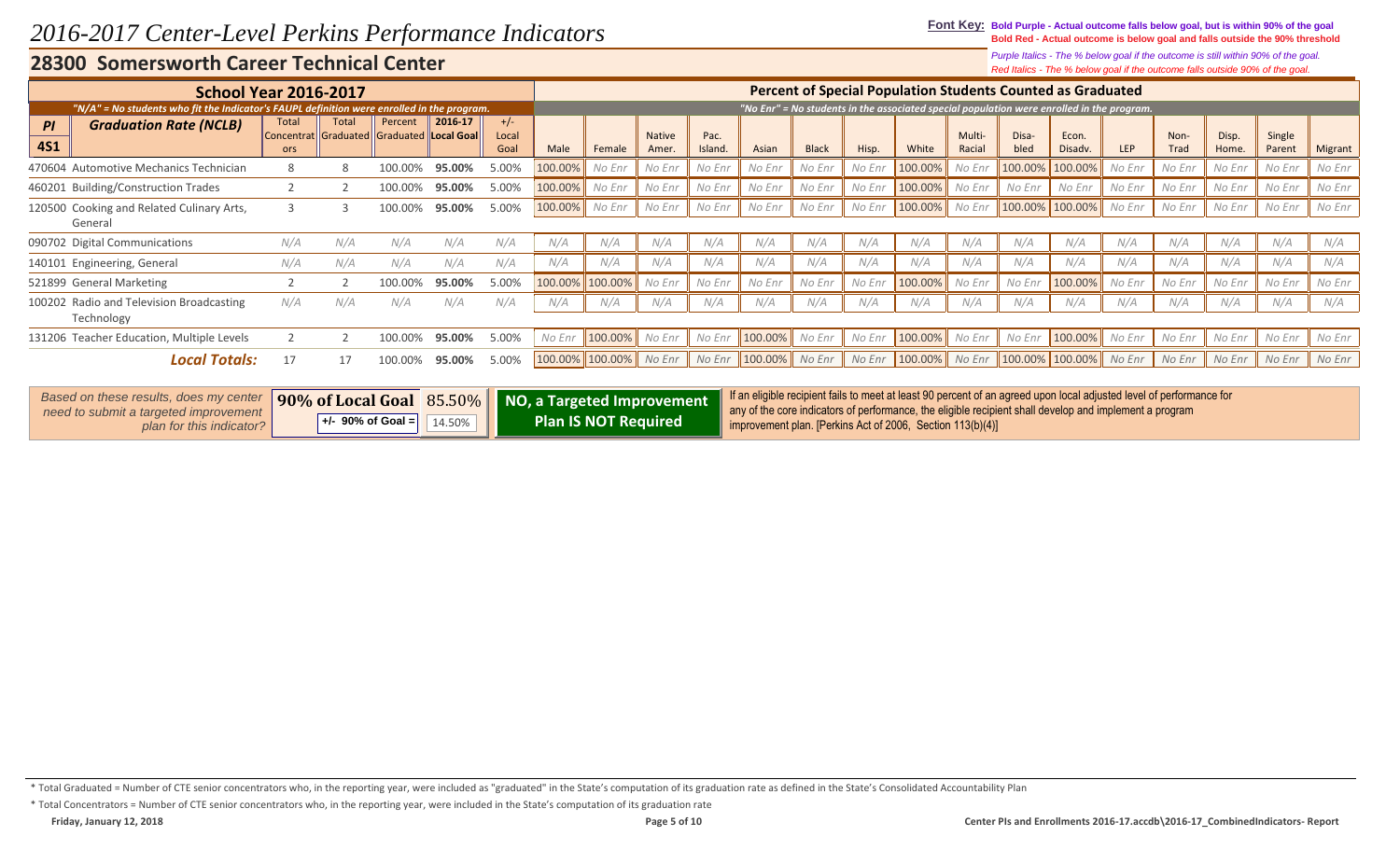**Font Key: Bold Purple - Actual outcome falls below goal, but is within 90% of the goal Bold Red - Actual outcome is below goal and falls outside the 90% threshold**

> *Red Italics - The % below goal if the outcome falls outside 90% of the goal. Purple Italics - The % below goal if the outcome is still within 90% of the goal.*

| <b>School Year 2016-2017</b>                                                               |                                    |                        |                   |                              |                        |         |         |                       |                 |         |              |        | Percent of Special Population Students Who were placed in Postsecondary Ed or had Post-Grad Plans |                  |               |                  |        |                     |                |                  |         |
|--------------------------------------------------------------------------------------------|------------------------------------|------------------------|-------------------|------------------------------|------------------------|---------|---------|-----------------------|-----------------|---------|--------------|--------|---------------------------------------------------------------------------------------------------|------------------|---------------|------------------|--------|---------------------|----------------|------------------|---------|
| "N/A" = No students who fit the Indicator's FAUPL definition were enrolled in the program. |                                    |                        |                   |                              |                        |         |         |                       |                 |         |              |        | "No Enr" = No students in the associated special population were enrolled in the program.         |                  |               |                  |        |                     |                |                  |         |
| <b>Placement</b><br>PI<br><b>5S1</b>                                                       | <b>Total</b><br>School<br>Compltrs | <b>Total</b><br>Placed | Percent<br>Placed | 2016-17<br><b>Local Goal</b> | $+/-$<br>Local<br>Goal | Male    | Female  | <b>Native</b><br>Amer | Pac.<br>Island. | Asian   | <b>Black</b> | Hisp.  | White                                                                                             | Multi-<br>Racial | Disa-<br>bled | Econ.<br>Disadv. | LEP    | Non-<br><b>Trad</b> | Disp.<br>Home. | Single<br>Parent | Migrant |
| 470604 Automotive Mechanics Technician                                                     |                                    |                        | 80.00%            | 69.69%                       | 10.31%                 | 80.00%  | No Enr  | No Enr                | No Enr          | No Enr  | No Enr       | No Enr | 80.00%                                                                                            | No Enr           | 100.00%       | 100.00%          | No Enr | No Enr              | No Enr         | No Enr           | No Enr  |
| 460201 Building/Construction Trades                                                        |                                    |                        |                   | 69.69%                       | 30.31%                 | 100.00% | No Enr  | No Enr                | No Enr          | No Enr  | No Enr       | No Enr | 100.00%                                                                                           | No Enr           | No Enr        | No Enr           | No Enr | No Enr              | No Enr         | No Enr           | No Enr  |
| 120500 Cooking and Related Culinary Arts,<br>General                                       |                                    |                        | 50.00%            | 69.69%                       | -19.69%                | 50.00%  | No Enr  | No Enr                | No Enr          | No Enr  | No Enr       | No Enr | 50.00%                                                                                            | No Enr           | 0.00%         | No Enr           | No Enr | No Enr              | No Enr         | No Enr           | No Enr  |
| 090702 Digital Communications                                                              | N/A                                | N/A                    | N/A               | N/A                          | N/A                    | N/A     | N/A     | N/A                   | N/A             | N/A     | N/A          | N/A    | N/A                                                                                               | N/A              | N/A           | N/A              | N/A    | N/A                 | N/A            | N/A              | N/A     |
| 140101 Engineering, General                                                                | N/A                                | N/A                    | N/A               | N/A                          | N/A                    | N/A     | N/A     | N/A                   | N/A             | N/A     | N/A          | N/A    | N/A                                                                                               | N/A              | N/A           | N/A              | N/A    | N/A                 | N/A            | N/A              | N/A     |
| 521899 General Marketing                                                                   |                                    |                        |                   | 69.69%                       | 30.31%                 | 100.00% | 100.00% | No Enr                | No Enr          | No Enr  | No Enr       | No Enr | 100.00%                                                                                           | No Enr           | No Enr        | 100.00%          | No Enr | No Enr              | No Enr         | No Enr           | No Enr  |
| 100202 Radio and Television Broadcasting<br>Technology                                     | N/A                                | N/A                    | N/A               | N/A                          | N/A                    | N/A     | N/A     | N/A                   | N/A             | N/A     | N/A          | N/A    | N/A                                                                                               | N/A              | N/A           | N/A              | N/A    | N/A                 | N/A            | N/A              | N/A     |
| 131206 Teacher Education, Multiple Levels                                                  |                                    |                        | 100.00%           | 69.69%                       | 30.31%                 | No Enr  | 100.00% | No Enr                | No Enr          | 100.00% | No Enr       | No Enr | 100.00%                                                                                           | No Enr           | No Enr        | 100.00%          | No Enr | No Enr              | No Enr         | No Enr           | No Enr  |
| <b>Local Totals:</b>                                                                       | 13                                 | 11                     | 84.62%            | 69.69%                       | 14.93%                 | 80.00%  | 100.00% | No Enr                | No Enr          | 100.00% | No Enr       | No Enr | 83.33%                                                                                            | No Enr           | 50.00%        | 100.00%          | No Enr | No Enr              | No Enr         | No Enr           | No Enr  |

| Based on these results, does my center<br>need to submit a targeted improvement |                       |        |                             | 190% of Local Goal 62.72% NO, a Targeted Improvement final eligible recipient fails to meet at least 90 percent of an agreed upon local adjusted level of performance for<br>$\parallel$ any of the core indicators of performance, the eligible recipient shall develop and implement a program |
|---------------------------------------------------------------------------------|-----------------------|--------|-----------------------------|--------------------------------------------------------------------------------------------------------------------------------------------------------------------------------------------------------------------------------------------------------------------------------------------------|
| plan for this indicator?                                                        | $+/-$ 90% of Goal $=$ | 21.89% | <b>Plan IS NOT Required</b> | improvement plan. [Perkins Act of 2006, Section 113(b)(4)]                                                                                                                                                                                                                                       |

\* Total Placed = Number of CTE senior concentrator school completers who COMPLETED their primary CTE program and went on to postsecondary education or apprenticeship, or planned to join the military.

\* Total School Completers = Number of CTE senior concentrator school completers who COMPLETED their primary CTE program and left secondary education in the reporting year.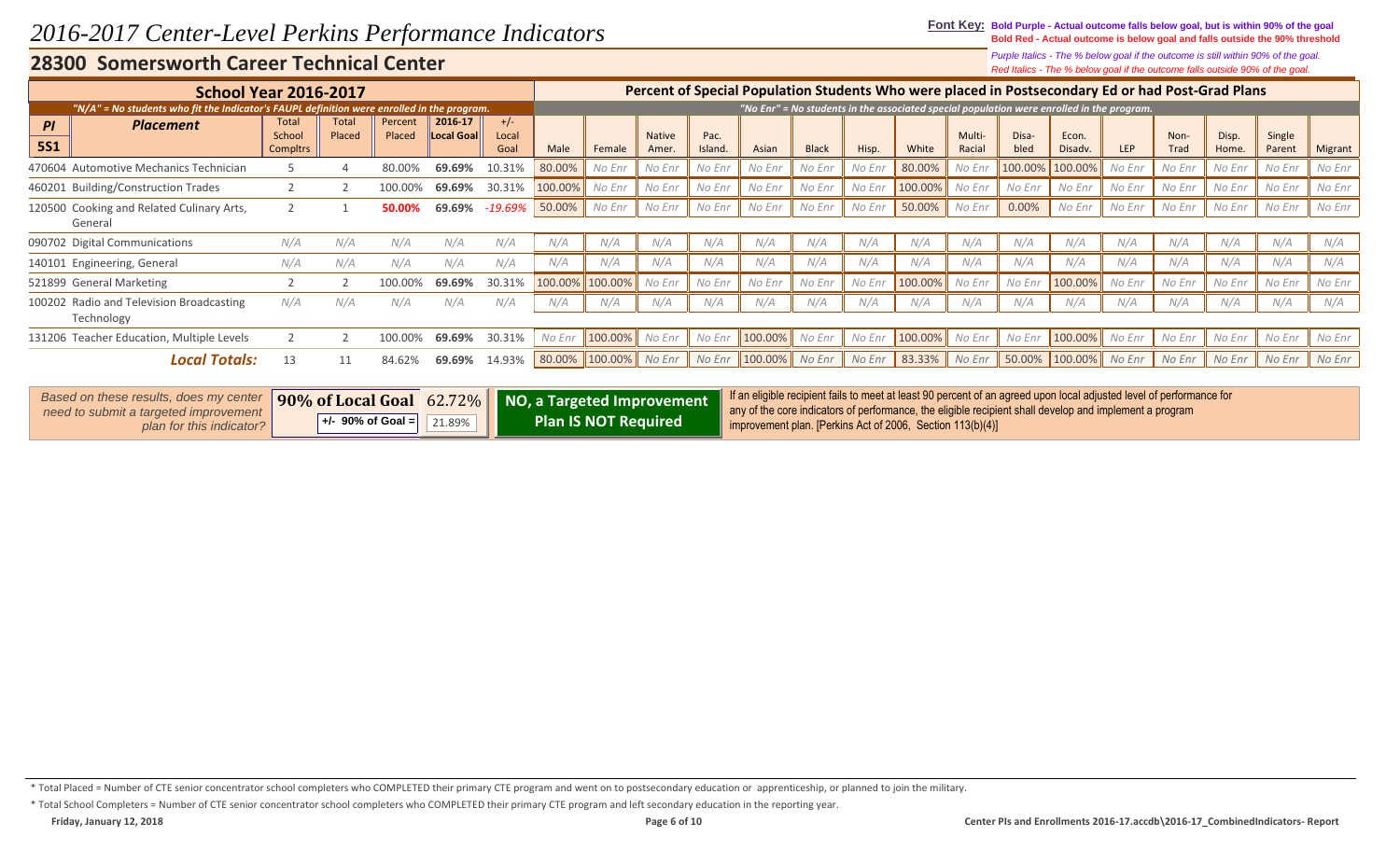**Font Key: Bold Purple - Actual outcome falls below goal, but is within 90% of the goal Bold Red - Actual outcome is below goal and falls outside the 90% threshold**

> *Red Italics - The % below goal if the outcome falls outside 90% of the goal. Purple Italics - The % below goal if the outcome is still within 90% of the goal.*

|                                                                                                                                                                                                                               |                                       |                                          |                               |                                 |                        |        |                                    |                        |                 |                                                                                                                                                                                                                                 |              |        |        |                  |                                                                                           |                  |        |                          | who would good is the catcomic rand catched cove of the good |                  |         |
|-------------------------------------------------------------------------------------------------------------------------------------------------------------------------------------------------------------------------------|---------------------------------------|------------------------------------------|-------------------------------|---------------------------------|------------------------|--------|------------------------------------|------------------------|-----------------|---------------------------------------------------------------------------------------------------------------------------------------------------------------------------------------------------------------------------------|--------------|--------|--------|------------------|-------------------------------------------------------------------------------------------|------------------|--------|--------------------------|--------------------------------------------------------------|------------------|---------|
| <b>School Year 2016-2017</b>                                                                                                                                                                                                  |                                       |                                          |                               |                                 |                        |        |                                    |                        |                 | Percent of Special Population Students Who Participated in a Program nontrad for their Gender                                                                                                                                   |              |        |        |                  |                                                                                           |                  |        |                          |                                                              |                  |         |
| "N/A" = No students who fit the Indicator's FAUPL definition were enrolled in the program.                                                                                                                                    |                                       |                                          |                               |                                 |                        |        |                                    |                        |                 |                                                                                                                                                                                                                                 |              |        |        |                  | "No Enr" = No students in the associated special population were enrolled in the program. |                  |        |                          |                                                              |                  |         |
| <b>Nontraditional Participation</b><br>PI<br><b>6S1</b>                                                                                                                                                                       | Total<br>Part's in<br><b>NT Progs</b> | <b>Total NT</b><br>Part's in<br>NT Progs | Percent<br>NT.<br>Participnts | 2016-17<br>Local Goal           | $+/-$<br>Local<br>Goal | Male   | Female                             | <b>Native</b><br>Amer. | Pac.<br>Island. | Asian                                                                                                                                                                                                                           | <b>Black</b> | Hisp.  | White  | Multi-<br>Racial | Disa-<br>bled                                                                             | Econ.<br>Disadv. | LEP    | Non-<br>Trad             | Disp.<br>Home.                                               | Single<br>Parent | Migrant |
| 470604 Automotive Mechanics Technician                                                                                                                                                                                        | 26                                    |                                          | 7.69%                         | 36.47%                          | $-28.78%$              | 0.00%  | 100.00%                            | No Enr                 | No Enr          | No Enr                                                                                                                                                                                                                          | 0.00%        | 0.00%  | 8.33%  | No Enr           | 0.00%                                                                                     | 0.00%            | No Enr | $\overline{\phantom{a}}$ | No Enr                                                       | No Enr           | No Enr  |
| 460201 Building/Construction Trades                                                                                                                                                                                           | 8                                     | $\Omega$                                 | 0.00%                         | 36.47%                          | -36.47%                | 0.00%  | No Enr                             | No Enr                 | No Enr          | No Enr                                                                                                                                                                                                                          | No Enr       | No Enr | 0.00%  | No Enr           | 0.00%                                                                                     | 0.00%            | No Enr | $\overline{\phantom{a}}$ | No Enr                                                       | No Enr           | No Enr  |
| 120500 Cooking and Related Culinary Arts,<br>General                                                                                                                                                                          | 11                                    |                                          | 18.18%                        | 36.47%                          | $-18.29%$              | 0.00%  | 100.00%                            | No Enr                 | No Enr          | No Enr                                                                                                                                                                                                                          | 0.00%        | No Enr | 20.00% | No Enr           | 0.00%                                                                                     | 20.00%           | No Enr |                          | No Enr                                                       | No Enr           | No Enr  |
| 090702 Digital Communications                                                                                                                                                                                                 | Not NT                                | Not NT                                   |                               |                                 |                        |        |                                    |                        |                 |                                                                                                                                                                                                                                 |              |        |        |                  |                                                                                           |                  |        |                          |                                                              |                  |         |
| 140101 Engineering, General                                                                                                                                                                                                   | 21                                    |                                          |                               | 36.47%                          | $-7.90\%$              | 0.00%  | 100.00%                            | No Enr                 | No Enr          | 100.00%                                                                                                                                                                                                                         | No Enr       | 0.00%  | 26.32% | No Enr           | 20.00%                                                                                    | 0.00%            | 0.00%  |                          | No Enr                                                       | No Enr           | No Enr  |
| 521899 General Marketing                                                                                                                                                                                                      | Not NT                                | Not NT                                   |                               |                                 |                        |        |                                    |                        |                 |                                                                                                                                                                                                                                 | $\sim$       |        |        |                  |                                                                                           |                  |        |                          | $\overline{\phantom{a}}$                                     | $\sim$           |         |
| 100202 Radio and Television Broadcasting<br>Technology                                                                                                                                                                        |                                       |                                          | 16.67%                        | 36.47%                          | -19.80%                | 0.00%  | 100.00%                            | No Enr                 | No Enr          | 0.00%                                                                                                                                                                                                                           | 0.00%        | 0.00%  | 33.33% | No Enr           | 100.00%                                                                                   | 50.00%           | No Enr |                          | No Enr                                                       | No Enr           | No Enr  |
| 131206 Teacher Education, Multiple Levels                                                                                                                                                                                     |                                       | $\Omega$                                 | 0.00%                         | 36.47%                          | -36.47%                | No Enr | 0.00%                              | No Enr                 | No Enr          | 0.00%                                                                                                                                                                                                                           | No Enr       | No Enr | 0.00%  | No Enr           | No Enr                                                                                    | 0.00%            | No Enr |                          | No Enr                                                       | No Enr           | No Enr  |
| <b>Local Totals:</b>                                                                                                                                                                                                          | 79                                    |                                          | 13.92%                        | 36.47%                          | $-22.55%$              | 0.00%  | 61.11%                             | No Enr                 | No Enr          | 33.33%                                                                                                                                                                                                                          | 0.00%        | 0.00%  | 14.29% | No Enr           | 11.11%                                                                                    | 7.41%            | 0.00%  |                          | No Enr                                                       | No Enr           | No Enr  |
| Only programs that are nontraditional for males OR nontraditional for females are included in this list (e.g. Cosmetology, Auto Mechanics). Programs that are not nontraditional for either gender are identified as 'Not NT' |                                       |                                          |                               |                                 |                        |        |                                    |                        |                 |                                                                                                                                                                                                                                 |              |        |        |                  |                                                                                           |                  |        |                          |                                                              |                  |         |
| Based on these results, does my center<br>need to submit a targeted improvement                                                                                                                                               |                                       |                                          |                               | <b>90% of Local Goal</b> 32.82% |                        |        | <b>YES, a Targeted Improvement</b> |                        |                 | If an eligible recipient fails to meet at least 90 percent of an agreed upon local adjusted level of performance for<br>any of the core indicators of performance, the eligible recipient shall develop and implement a program |              |        |        |                  |                                                                                           |                  |        |                          |                                                              |                  |         |
| plan for this indicator?                                                                                                                                                                                                      |                                       | $+/-$ 90% of Goal =                      |                               | $-18.90%$                       |                        |        | <b>Plan IS Required</b>            |                        |                 | improvement plan. [Perkins Act of 2006, Section 113(b)(4)]                                                                                                                                                                      |              |        |        |                  |                                                                                           |                  |        |                          |                                                              |                  |         |

\* Total Nontrad Participants = Number of CTE participants of any grade level from under-represented gender groups who, in the reporting year, participated in a program that leads to employment in nontraditional fields

\* Total Participants = Number of CTE participants of any grade level who, in the reporting year, participated in a program that leads to employment in nontraditional fields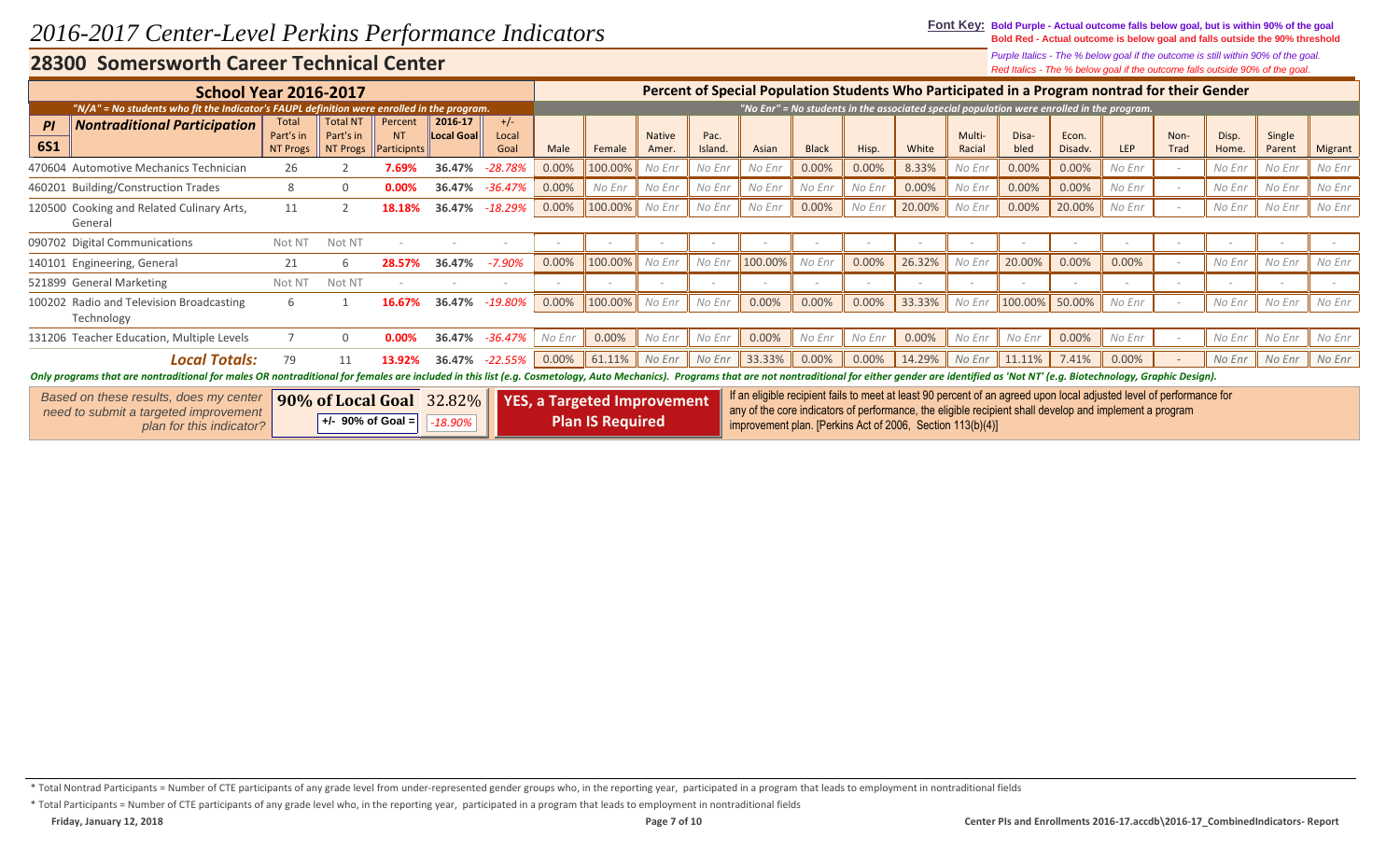**Font Key: Bold Purple - Actual outcome falls below goal, but is within 90% of the goal Bold Red - Actual outcome is below goal and falls outside the 90% threshold**

*Red Italics - The % below goal if the outcome falls outside 90% of the goal. Purple Italics - The % below goal if the outcome is still within 90% of the goal.*

|                                                                                                                                                                                                                               |                                       |                                          |                                   |                                                                |                        |        |                                                               |                        |                          |                                                            |                          |                          |                          |                  |               |                  |                                                                                                                                                                                                                                 |                          | ned nance the 70 below goal in the outcome hand outside 5070 or the goal.                      |                          |         |
|-------------------------------------------------------------------------------------------------------------------------------------------------------------------------------------------------------------------------------|---------------------------------------|------------------------------------------|-----------------------------------|----------------------------------------------------------------|------------------------|--------|---------------------------------------------------------------|------------------------|--------------------------|------------------------------------------------------------|--------------------------|--------------------------|--------------------------|------------------|---------------|------------------|---------------------------------------------------------------------------------------------------------------------------------------------------------------------------------------------------------------------------------|--------------------------|------------------------------------------------------------------------------------------------|--------------------------|---------|
| <b>School Year 2016-2017</b>                                                                                                                                                                                                  |                                       |                                          |                                   |                                                                |                        |        |                                                               |                        |                          |                                                            |                          |                          |                          |                  |               |                  |                                                                                                                                                                                                                                 |                          | Percent of Special Population Students Who Completed a Program Nontraditional for their Gender |                          |         |
| "N/A" = No students who fit the Indicator's FAUPL definition were enrolled in the program.                                                                                                                                    |                                       |                                          |                                   |                                                                |                        |        |                                                               |                        |                          |                                                            |                          |                          |                          |                  |               |                  | "No Enr" = No students in the associated special population were enrolled in the program.                                                                                                                                       |                          |                                                                                                |                          |         |
| <b>Nontraditional Completion</b><br>PI<br><b>6S2</b>                                                                                                                                                                          | Tot'l<br>Cmpl's in<br><b>NT Progs</b> | <b>Tot'l NT</b><br>Cmpl's in<br>NT Progs | Percent<br>NT.<br><b>Compltrs</b> | 2016-17<br><b>Local Goal</b>                                   | $+/-$<br>Local<br>Goal | Male   | Female                                                        | <b>Native</b><br>Amer. | Pac.<br>Island.          | Asian                                                      | <b>Black</b>             | Hisp.                    | White                    | Multi-<br>Racial | Disa-<br>bled | Econ.<br>Disadv. | <b>LEP</b>                                                                                                                                                                                                                      | Non-<br>Trad             | Disp.<br>Home.                                                                                 | Single<br>Parent         | Migrant |
| 470604 Automotive Mechanics Technician                                                                                                                                                                                        | 10                                    |                                          | 0.00%                             | 16.38%                                                         | $-16.38%$              | 0.00%  | No Enr                                                        | No Enr                 | No Enr                   | No Enr                                                     | No Enr                   | No Enr                   | 0.00%                    | No Enr           | 0.00%         | 0.00%            | No Enr                                                                                                                                                                                                                          |                          | No Enr                                                                                         | No Enr                   | No Enr  |
| 460201 Building/Construction Trades                                                                                                                                                                                           |                                       | $\Omega$                                 | 0.00%                             | 16.38%                                                         | $-16.38\%$             | 0.00%  | No Enr                                                        | No Enr                 | No Enr                   | No Enr                                                     | No Enr                   | No Enr                   | 0.00%                    | No Enr           | No Enr        | No Enr           | No Enr                                                                                                                                                                                                                          |                          | No Enr                                                                                         | No Enr                   | No Enr  |
| 120500 Cooking and Related Culinary Arts,<br>General                                                                                                                                                                          |                                       | $\Omega$                                 |                                   | 16.38%                                                         | $-16.38\%$             | 0.00%  | No Enr                                                        | No Enr                 | No Enr                   | No Enr                                                     | No Enr                   | No Enr                   | 0.00%                    | No Enr           | 0.00%         | No Enr           | No Enr                                                                                                                                                                                                                          |                          | No Enr                                                                                         | No Enr                   | No Enr  |
| 090702 Digital Communications                                                                                                                                                                                                 | Not NT                                | Not NT                                   |                                   |                                                                |                        |        | $\overline{\phantom{a}}$                                      |                        | $\overline{\phantom{a}}$ | $\sim$                                                     | $-$                      | $\overline{\phantom{a}}$ |                          |                  |               |                  |                                                                                                                                                                                                                                 |                          |                                                                                                |                          |         |
| 140101 Engineering, General                                                                                                                                                                                                   | N/A                                   | N/A                                      | N/A                               | N/A                                                            | N/A                    | N/A    | N/A                                                           | N/A                    | N/A                      | N/A                                                        | N/A                      | N/A                      | N/A                      | N/A              | N/A           | N/A              | N/A                                                                                                                                                                                                                             | $\overline{\phantom{a}}$ | N/A                                                                                            | N/A                      | N/A     |
| 521899 General Marketing                                                                                                                                                                                                      | Not NT                                | Not NT                                   |                                   |                                                                |                        |        |                                                               |                        | $\overline{\phantom{a}}$ | $\overline{\phantom{a}}$                                   | $\overline{\phantom{a}}$ | $\overline{\phantom{a}}$ | $\overline{\phantom{a}}$ |                  |               |                  |                                                                                                                                                                                                                                 |                          |                                                                                                | $\overline{\phantom{0}}$ |         |
| 100202 Radio and Television Broadcasting<br>Technology                                                                                                                                                                        | N/A                                   | N/A                                      | N/A                               | N/A                                                            | N/A                    | N/A    | N/A                                                           | N/A                    | N/A                      | N/A                                                        | N/A                      | N/A                      | N/A                      | N/A              | N/A           | N/A              | N/A                                                                                                                                                                                                                             |                          | N/A                                                                                            | N/A                      | N/A     |
| 131206 Teacher Education, Multiple Levels                                                                                                                                                                                     |                                       | $\Omega$                                 | $0.00\%$                          | 16.38%                                                         | $-16.38%$              | No Enr | 0.00%                                                         | No Enr                 | No Enr                   | 0.00%                                                      | No Enr                   | No Enr                   | 0.00%                    | No Enr           | No Enr        | 0.00%            | No Enr                                                                                                                                                                                                                          |                          | No Enr                                                                                         | No Enr                   | No Enr  |
| <b>Local Totals:</b>                                                                                                                                                                                                          | 17                                    |                                          | 0.00%                             | 16.38%                                                         | -16.38%                | 0.00%  | 0.00%                                                         | No Enr                 | No Enr                   | 0.00%                                                      | No Enr                   | No Enr                   | 0.00%                    | No Enr           | 0.00%         | 0.00%            | No Enr                                                                                                                                                                                                                          |                          | No Enr                                                                                         | No Enr                   | No Enr  |
| Only programs that are nontraditional for males OR nontraditional for females are included in this list (e.g. Cosmetology, Auto Mechanics). Programs that are not nontraditional for either gender are identified as 'Not NT' |                                       |                                          |                                   |                                                                |                        |        |                                                               |                        |                          |                                                            |                          |                          |                          |                  |               |                  |                                                                                                                                                                                                                                 |                          |                                                                                                |                          |         |
| Based on these results, does my center<br>need to submit a targeted improvement<br>plan for this indicator?                                                                                                                   |                                       |                                          | $+/-$ 90% of Goal =               | <b>90% of Local Goal</b> $\left[ 14.74\% \right]$<br>$-14.74%$ |                        |        | <b>YES, a Targeted Improvement</b><br><b>Plan IS Required</b> |                        |                          | improvement plan. [Perkins Act of 2006, Section 113(b)(4)] |                          |                          |                          |                  |               |                  | If an eligible recipient fails to meet at least 90 percent of an agreed upon local adjusted level of performance for<br>any of the core indicators of performance, the eligible recipient shall develop and implement a program |                          |                                                                                                |                          |         |

<sup>\*</sup> Total Nontrad Completers = Number of CTE concentrators of any grade level who, in the reporting year, completed a program that is nontraditional for their gender

<sup>\*</sup> Total Completers = Number of CTE concentrators of any grade level who, in the reporting year, completed a program that leads to employment in nontraditional fields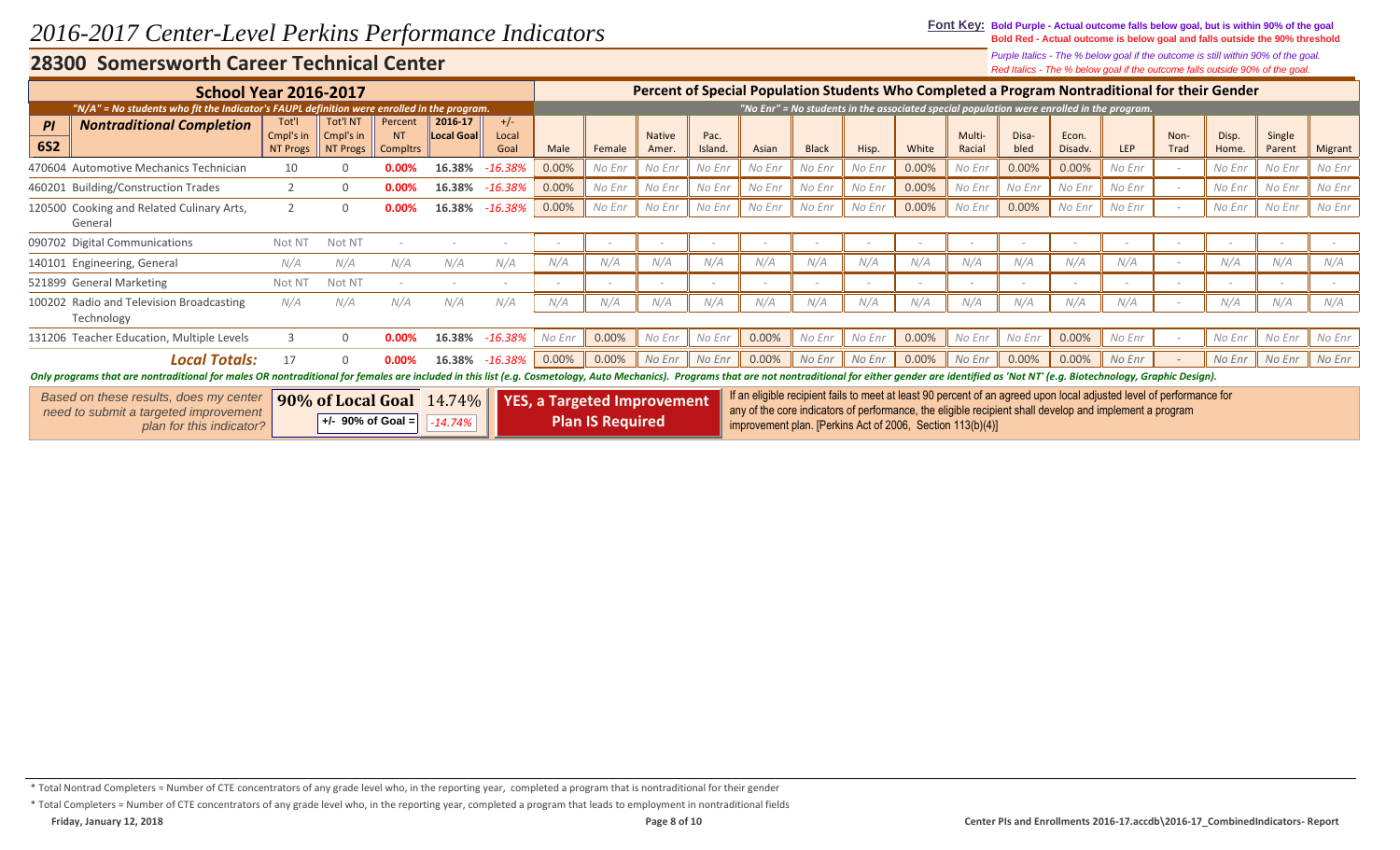# **Statewide Performance Indicator Totals - School Year 2016-2017**

*Provided for reference purposes only, so that local centers may compare their performance to the state as a whole.*

| 1S1 Academic Attainment - Reading/Language Arts (NCLB) |                     |                       |                      |               |                                |                      |               |        |                        |                |        |              |          |       |                                       |                  | Percent of Special Population Students Proficient in Reading/Language Arts |            |                  |                |                  |          |
|--------------------------------------------------------|---------------------|-----------------------|----------------------|---------------|--------------------------------|----------------------|---------------|--------|------------------------|----------------|--------|--------------|----------|-------|---------------------------------------|------------------|----------------------------------------------------------------------------|------------|------------------|----------------|------------------|----------|
| Total<br>Assess'd                                      | Total<br>Proficient | Percent<br>Proficient | <b>State</b><br>Goal | State<br>Goal | 90% of<br><b>State</b><br>Goal | of 90%<br>State Goal | Male          | Female | <b>Native</b><br>Amer. | Pac.<br>Island | Asiar  | <b>Black</b> | Hispanic | White | Multi-<br>Racial                      | <b>Disabled</b>  | Econ.<br>Disadv.                                                           | <b>LEP</b> | Non-<br>Trad     | Disp.<br>Home. | Single<br>Parent | Migrant  |
| 2578                                                   | 1415                | 54.89%                | 48.00%               | 6.89%         | 43.20%                         | 11.69%               | 51.64% 58.95% |        | $ 33.33\% $            | 0.00%          | 61.29% | 130.95%      | 36.27%   |       | $\parallel$ 56.14% $\parallel$ 50.00% | $17.99\%$ 35.90% |                                                                            | 13.64%     | $\sqrt{56.23\%}$ | $0.00\%$       | $0.00\%$         | $0.00\%$ |

|                   |                     | 1S2 Academic Attainment - Math (NCLB) |                      |                        |                                |                      |        |                    |                        |                |        |              |                 |        |        |                         | <b>Percent of Special Population Students Proficient in Mathematics</b> |                 |              |                |                         |          |
|-------------------|---------------------|---------------------------------------|----------------------|------------------------|--------------------------------|----------------------|--------|--------------------|------------------------|----------------|--------|--------------|-----------------|--------|--------|-------------------------|-------------------------------------------------------------------------|-----------------|--------------|----------------|-------------------------|----------|
| Total<br>Assess'd | Total<br>Proficient | Percent<br>Proficient                 | <b>State</b><br>Goal | $+/-$<br>State<br>Goal | 90% of<br><b>State</b><br>Goal | of 90%<br>State Goal | Male   | Female             | <b>Native</b><br>Amer. | Pac.<br>Island | Asian  | <b>Black</b> | <b>Hispanic</b> | White  | Multi- | Racial Disabled Disadv. | Econ.                                                                   | LEP <sup></sup> | Non-<br>Trad | Disp.<br>Home. | <b>Single</b><br>Parent | Migrant  |
| 2578              | 754                 | 29.25%                                | 25.60%               | 3.65%                  | 23.04%                         | 6.21%                | 31.82% | $\parallel$ 26.03% | 11.11%                 | $0.00\%$       | 43.55% | 9.52%        | 14.71%          | 30.11% | 17.65% | $5.40\%$                | 15.41%                                                                  | $9.09\%$ 25.73% |              | $0.00\%$ 0.00% |                         | $0.00\%$ |

| <b>2S1 Technical Skill Attainment</b> |                               |                                 |                      |               |                                |                               |        |                                        |                        |                 |        |              |                 |       |                  |                    | Percent of Special Population Students Who Passed a Technical Skill Assessment                                                |            |              |                      |                  |          |
|---------------------------------------|-------------------------------|---------------------------------|----------------------|---------------|--------------------------------|-------------------------------|--------|----------------------------------------|------------------------|-----------------|--------|--------------|-----------------|-------|------------------|--------------------|-------------------------------------------------------------------------------------------------------------------------------|------------|--------------|----------------------|------------------|----------|
| Total<br><b>Took TSA</b>              | Total<br>Passed<br><b>TSA</b> | Percent<br>Passed<br><b>TSA</b> | <b>State</b><br>Goal | State<br>Goal | 90% of<br><b>State</b><br>Goal | $+/-$<br>of 90%<br>State Goal | Male   | Female                                 | <b>Native</b><br>Amer. | Pac.<br>Island. | Asiar  | <b>Black</b> | <b>Hispanic</b> | White | Multi-<br>Racial | Disabled   Disadv. | Econ.                                                                                                                         | <b>LEP</b> | Non-<br>Trad | <b>Disp</b><br>Home. | Single<br>Parent | Migrant  |
| 1866                                  | 1303                          | 69.83%                          | 21.25%               | 48.58%        | 19.13%                         | 50.70%                        | 67.52% | $\parallel$ 73.40% $\parallel$ 100.00% |                        | $0.00\%$        | 67.39% | 44.83%       | $153.73\%$      |       |                  |                    | $\parallel$ 70.98% $\parallel$ 65.38% $\parallel$ 48.50% $\parallel$ 56.80% $\parallel$ 33.33% $\parallel$ 66.44% $\parallel$ |            |              | 0.00%                | $0.00\%$         | $0.00\%$ |

| <b>3S1 High School Completion</b> |                            |                               |                      |                                |                                   |                               |        |        |                       |                                                     |       | <b>Percent of Special Population Students Who Completed Secondary Education</b> |          |       |                  |                    |       |                  |              |                |                                     |                |
|-----------------------------------|----------------------------|-------------------------------|----------------------|--------------------------------|-----------------------------------|-------------------------------|--------|--------|-----------------------|-----------------------------------------------------|-------|---------------------------------------------------------------------------------|----------|-------|------------------|--------------------|-------|------------------|--------------|----------------|-------------------------------------|----------------|
| Total<br>Leavers                  | Tota<br>School<br>Compltrs | Percent<br>School<br>Compltrs | <b>State</b><br>Goal | $+$ / $\cdot$<br>State<br>Goal | $90\%$ of<br><b>State</b><br>Goal | $+/-$<br>of 90%<br>State Goal | Male   | Female | <b>Native</b><br>Amer | Pac.<br>Island.                                     | Asiar | <b>Black</b>                                                                    | Hispanic | White | Multi-<br>Racial | Disabled   Disadv. | Econ. | <b>LEP</b>       | Non-<br>Trad | Disp.<br>Home. | Single<br>Parent                    | <b>Migrant</b> |
| 2626                              | 2600                       | 99.01%                        | 97.25%               | 1.76%                          | 87.53%                            | 11.48%                        | 98.97% | 99.05% |                       | $\ 100.00\%$   100.00%   100.00%   100.00%   99.07% |       |                                                                                 |          |       |                  |                    |       | 100.00%   98.70% |              | $0.00\%$       | $\big  0.00\% \big  100.00\% \big $ |                |

\* Total Nontrad Completers = Number of CTE concentrators of any grade level who, in the reporting year, completed a program that is nontraditional for their gender

\* Total Completers = Number of CTE concentrators of any grade level who, in the reporting year, completed a program that leads to employment in nontraditional fields